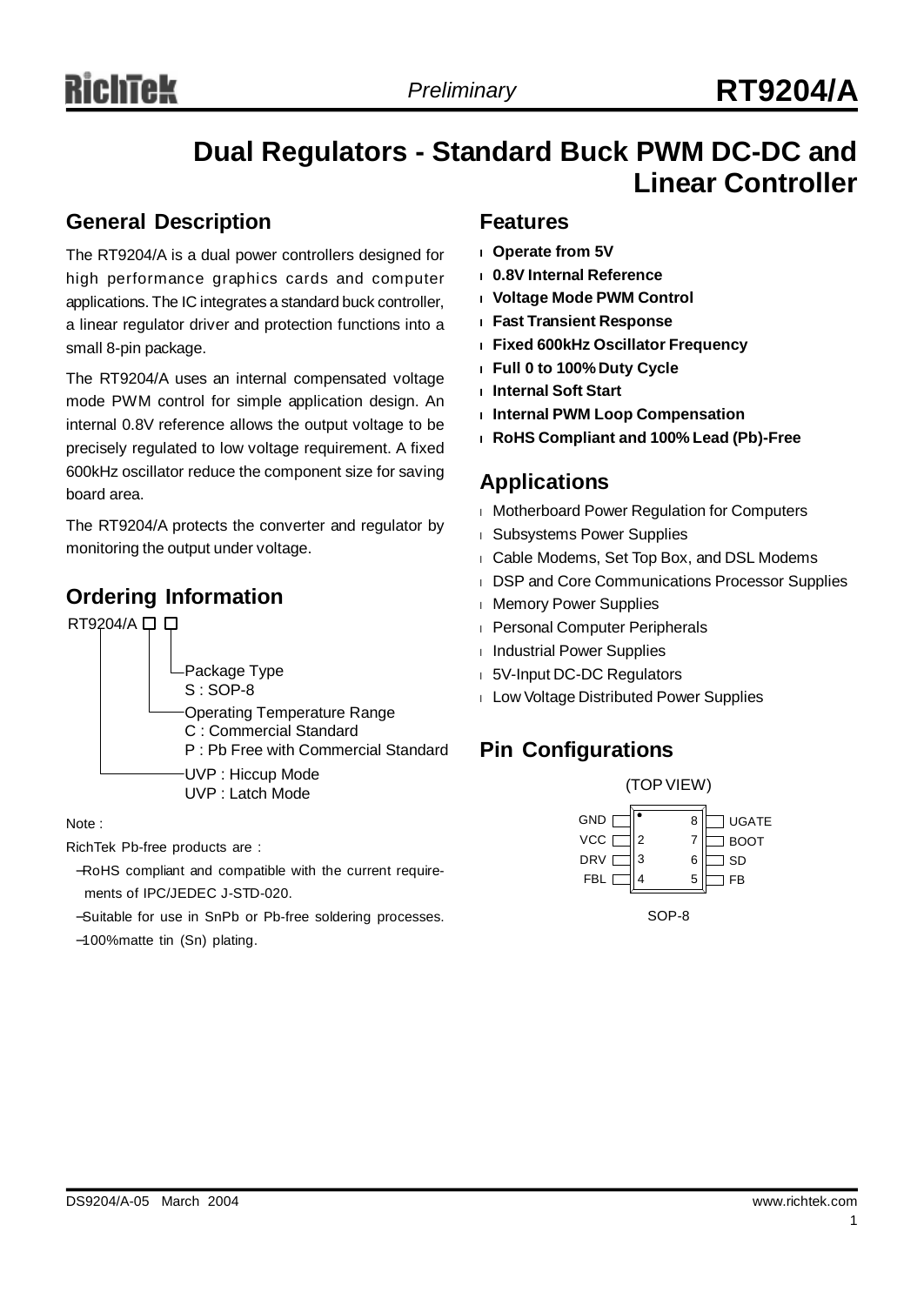## **Typical Application Circuit**







Figure2. RT9204/A powered from 12V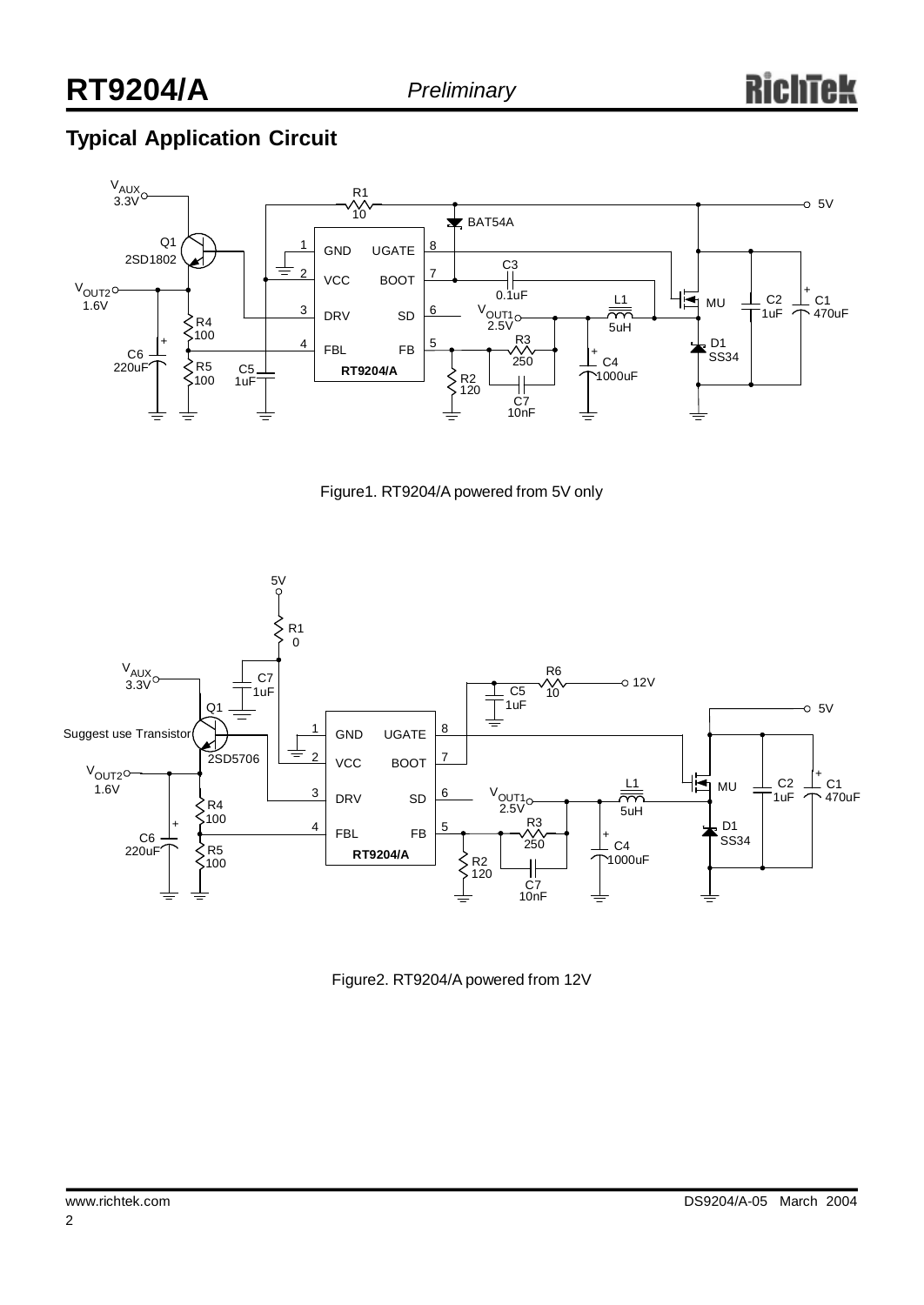

#### **Layout Placement**

#### **Layout Notes**

- 1. Put  $C_1$  &  $C_2$  to be near the MU drain and ML source nodes.
- 2. Put RT9204/A to be near the COUT
- 3. Put C<sub>BOOT</sub> as close as to BOOT pin
- 4. Put C<sub>VCC</sub> as close as to VCC pin

### **Function Block Diagram**

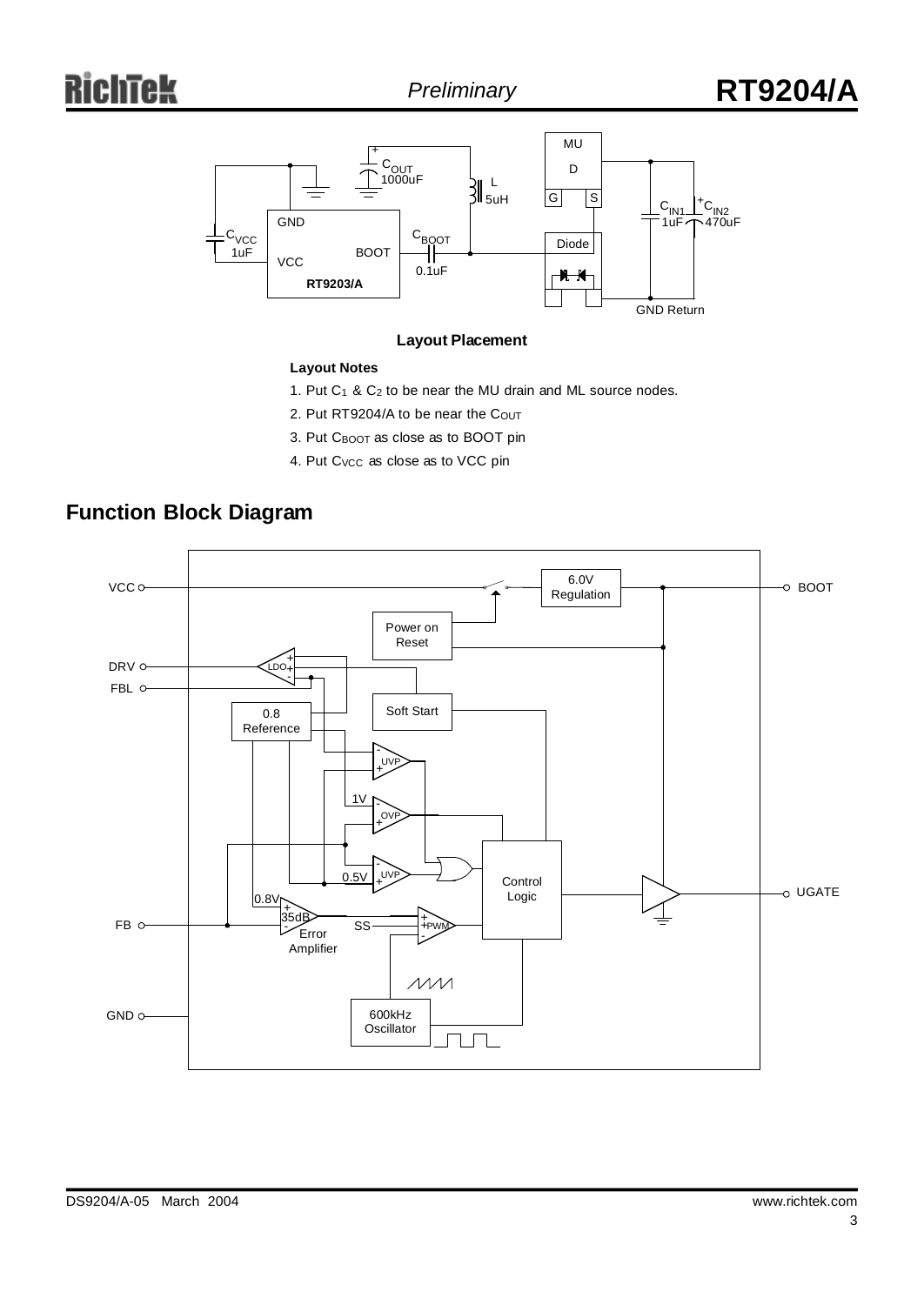### **Functional Pin Description**

### **GND (Pin 1)**

Signal and power ground for the IC. All voltage levels are measured with respect to this pin.

### **VCC (Pin 2)**

This is the main bias supply for the RT9204/A. This pin also provides the gate bias charge for the lower MOSFETs gate. The voltage at this pin monitored for power-on reset (POR) purpose. This pin is also the internal 6.0V regulator output powered from BOOT pin when BOOT pin is directly powered from ATX 12V.

#### **DRV (Pin 3)**

This pin is linear regulator output driver. Connect to external bypass NPN transistor base or NMOSFET gate terminal.

#### **FBL (Pin 4)**

This pin is connected to the linear regulator output divider. This pin also connects to internal linear regulator error amplifier inverting input and protection monitor.

### **FB (Pin 5)**

This pin is connected to the PWM converter's output divider. This pin also connects to internal PWM error amplifier inverting input and protection monitor.

#### **SD (Pin 6)**

Active low design with a 40μA pull low current source. Pull this pin to VCC to shutdown both PWM and linear regulator.

### **BOOT (Pin 7)**

This pin provides ground referenced bias voltage to the upper MOSFET driver.Abootstrap circuit is used to create a voltage suitable to drive a logic-level N-Channel MOSFET when operating at a single 5V power supply. This pin also could be powered from ATX 12V, in this situation, an internal 6.0V regulator will supply to VCC pin for internal voltage bias.

### **UGATE (Pin 8)**

Connect UGATE pin to the PWM converter's upper MOSFET gate. This pin provides the gate drive for the upper MOSFET.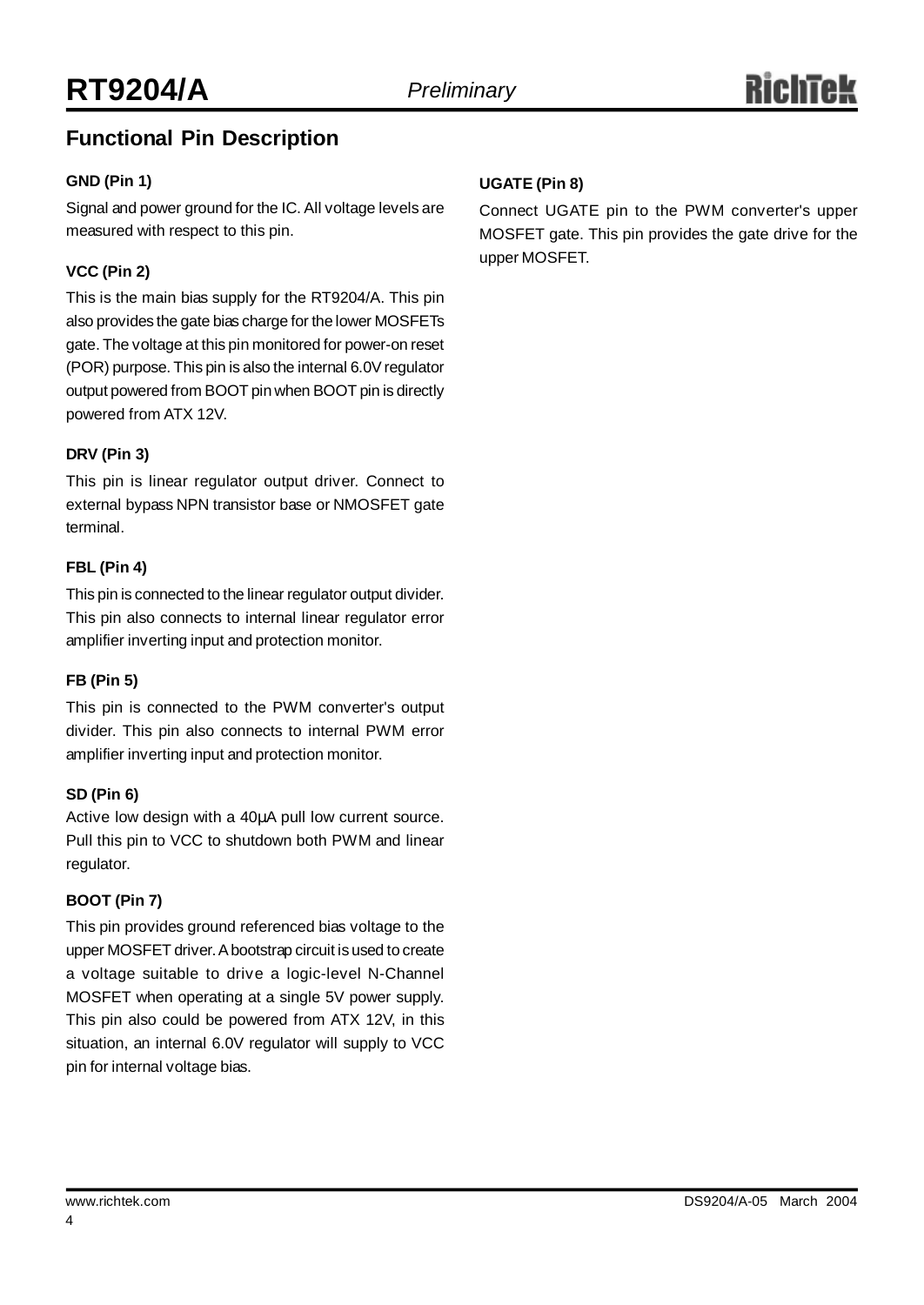### **Absolute Maximum Ratings**

| <b>Power Dissipation, P<sub>D</sub></b> @ $T_A = 25^{\circ}$ C |  |
|----------------------------------------------------------------|--|
|                                                                |  |
| <b>Example 2</b> Package Thermal Resistance                    |  |
|                                                                |  |
|                                                                |  |
|                                                                |  |
|                                                                |  |
|                                                                |  |
| <b>CAUTION:</b>                                                |  |

Stresses beyond the ratings specified in "Absolute Maximum Ratings" may cause permanent damage to the device. This is a stress only rating and operation of the device at these or any other conditions above those indicated in the operational sections of this specification is not implied.

### **Electrical Characteristics**

( $V_{CC}$  = 5V, T<sub>A</sub> = 25°C, Unless otherwise specified.)

| <b>Parameter</b>                  | Symbol                | <b>Test Conditions</b><br>Min                                        |                          | <b>Typ</b> | <b>Max</b> | <b>Units</b> |  |  |
|-----------------------------------|-----------------------|----------------------------------------------------------------------|--------------------------|------------|------------|--------------|--|--|
| <b>VCC Supply Current</b>         |                       |                                                                      |                          |            |            |              |  |  |
| Nominal Supply Current            | $_{\text{lcc}}$       | UGATE, LGATE open                                                    | $-$                      | 3          | --         | mA           |  |  |
| <b>VCC Regulated Voltage</b>      | $V_{\rm CC}$          | VBOOT=12V                                                            | $-$                      | 6          | --         | V            |  |  |
| <b>Power-On Reset</b>             |                       |                                                                      |                          |            |            |              |  |  |
| <b>Rising VCC Threshold</b>       |                       |                                                                      | 3.75                     | 4.1        | 4.35       | V            |  |  |
| <b>VCC Threshold Hysteresis</b>   |                       |                                                                      | $\overline{\phantom{a}}$ | 0.5        | --         | V            |  |  |
| <b>Reference</b>                  |                       |                                                                      |                          |            |            |              |  |  |
| Reference Voltage                 |                       | Both FB & FBL                                                        | 0.784                    | 0.8        | 0.816      | V            |  |  |
| <b>Oscillator</b>                 |                       |                                                                      |                          |            |            |              |  |  |
| Free Running Frequency            |                       |                                                                      | 550                      | 600        | 650        | kHz          |  |  |
| Ramp Amplitude                    | $\Delta V_{\rm{OSC}}$ |                                                                      | --                       | 1.75       | $-$        | $V_{P-P}$    |  |  |
| <b>PWM Error Amplifier</b>        |                       |                                                                      |                          |            |            |              |  |  |
| DC Gain                           |                       |                                                                      | --                       | 35         |            | dB           |  |  |
| <b>PWM Controller Gate Driver</b> |                       |                                                                      |                          |            |            |              |  |  |
| <b>Upper Drive Source</b>         | RUGATE                | $V_{\text{BOOT}}$ = 12V; $V_{\text{BOOT}}$ - $V_{\text{UGATE}}$ = 1V | $- -$                    | 7          | $-$        | Ω            |  |  |
| <b>Upper Drive Sink</b>           | RUGATE                | $V_{UGATE} = 1V$                                                     | $\overline{\phantom{a}}$ | 5          | --         | Ω            |  |  |
| <b>Linear Regulator</b>           |                       |                                                                      |                          |            |            |              |  |  |
| <b>DRV Driver Source</b>          |                       | $V_{DRV} = 2V$                                                       | 100                      | --         |            | mA           |  |  |

*To be continued*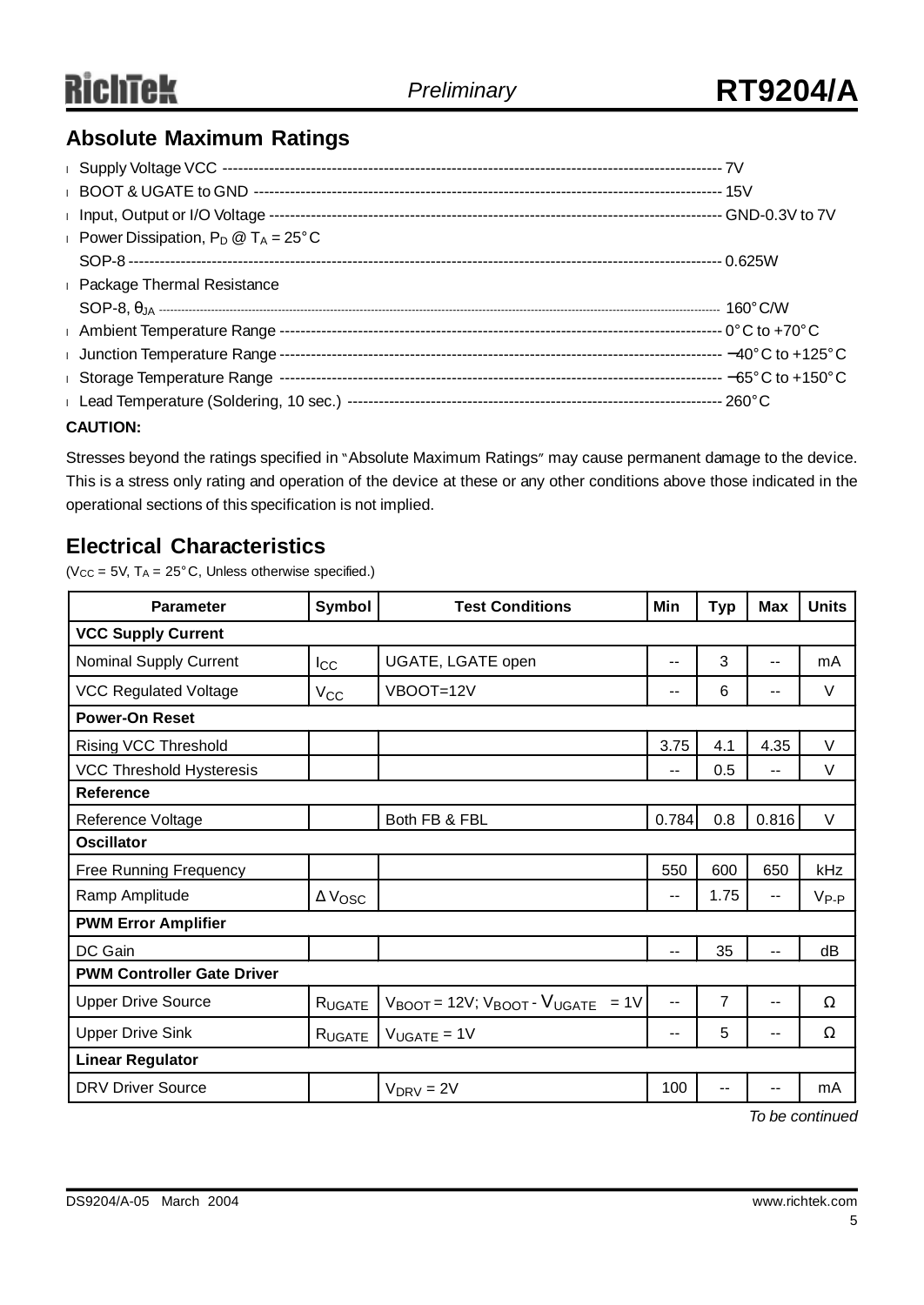**RT9204/A** *Preliminary*

## **RichTek**

| <b>Parameter</b>            | Symbol        | <b>Test Conditions</b> | Min | Тур | <b>Max</b> | <b>Units</b> |  |
|-----------------------------|---------------|------------------------|-----|-----|------------|--------------|--|
| <b>Protection</b>           |               |                        |     |     |            |              |  |
| FB Over-Voltage Trip        |               | FB Rising              | $-$ |     | --         |              |  |
| FB & FBL Under-Voltage Trip |               | FB & FBL Falling       |     | 0.5 | --         |              |  |
| Soft-Start Interval         |               |                        | --  |     | $- -$      | ms           |  |
| SD Pin Threshold            | $V_{CC} = 5V$ |                        | --  | 1.5 | $- -$      | V            |  |
| SD pin Sink Current         |               | $V_{CC} = 5V$          |     | 40  | --         | μA           |  |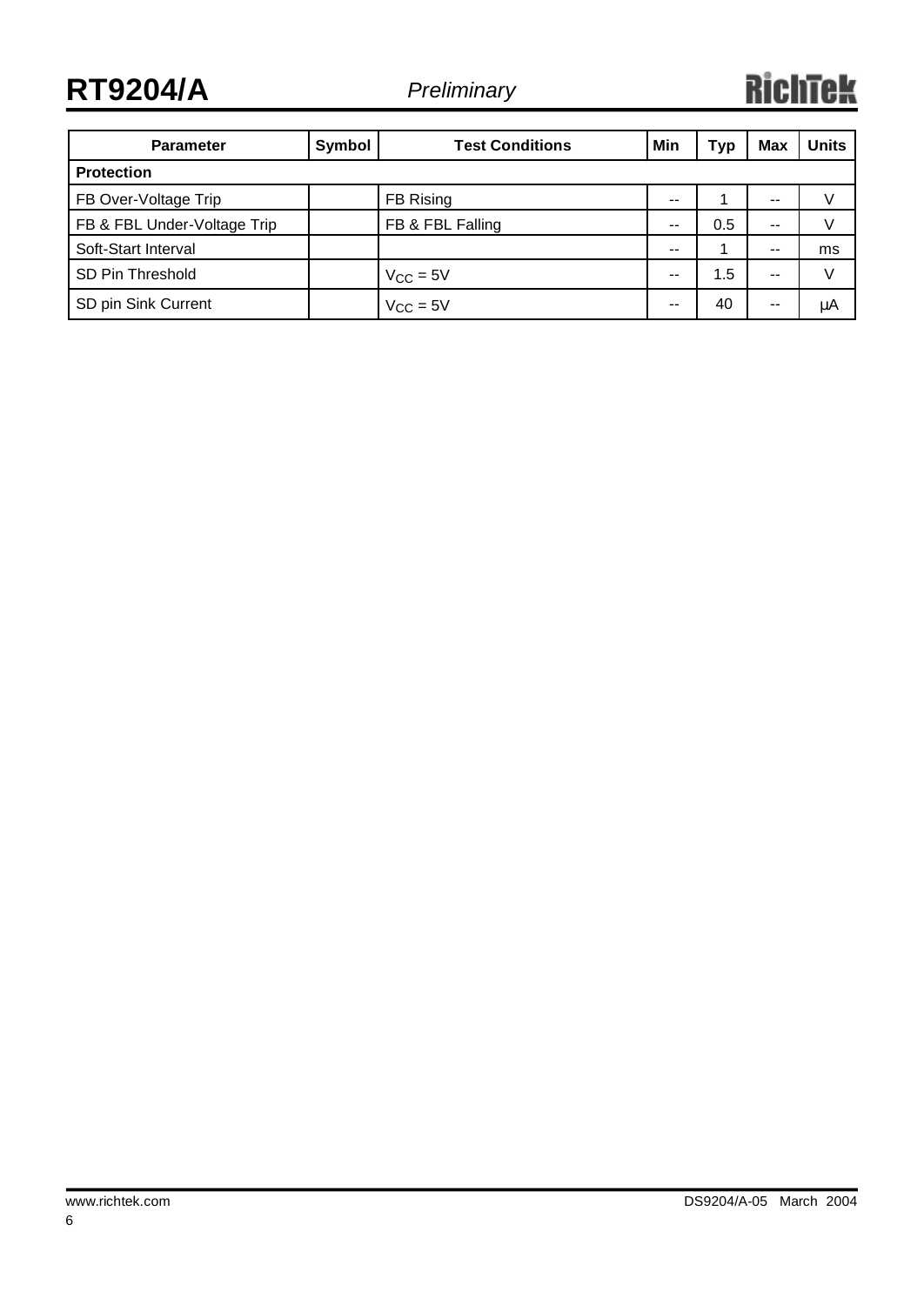## *Preliminary* **RT9204/A**









**Short Hiccup**  $V_{CC} = 5V$  $V$ OUT = 2.2V **V**OUT  $\overline{z}$ UGATE RT9204A Time (2ms/Div)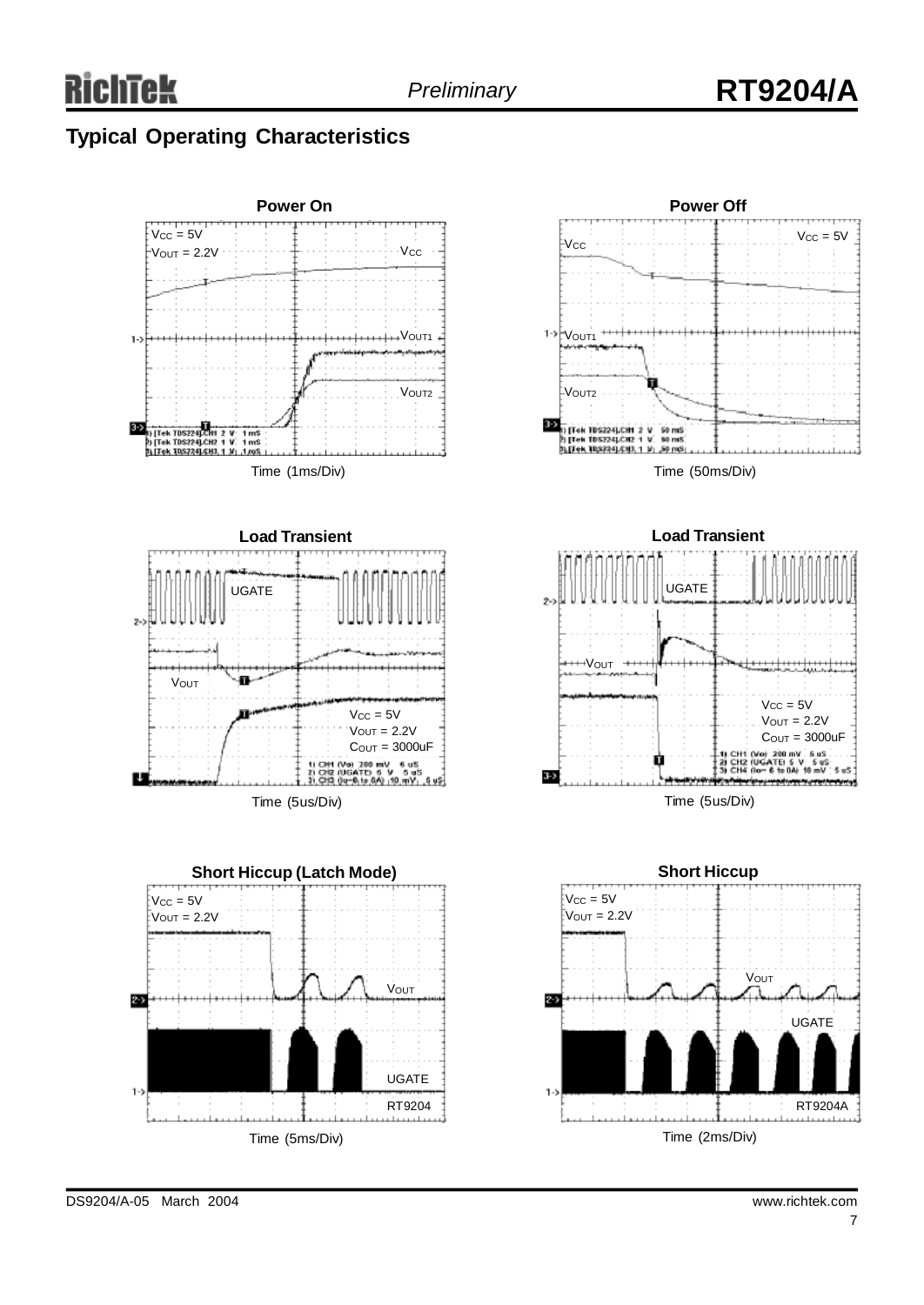



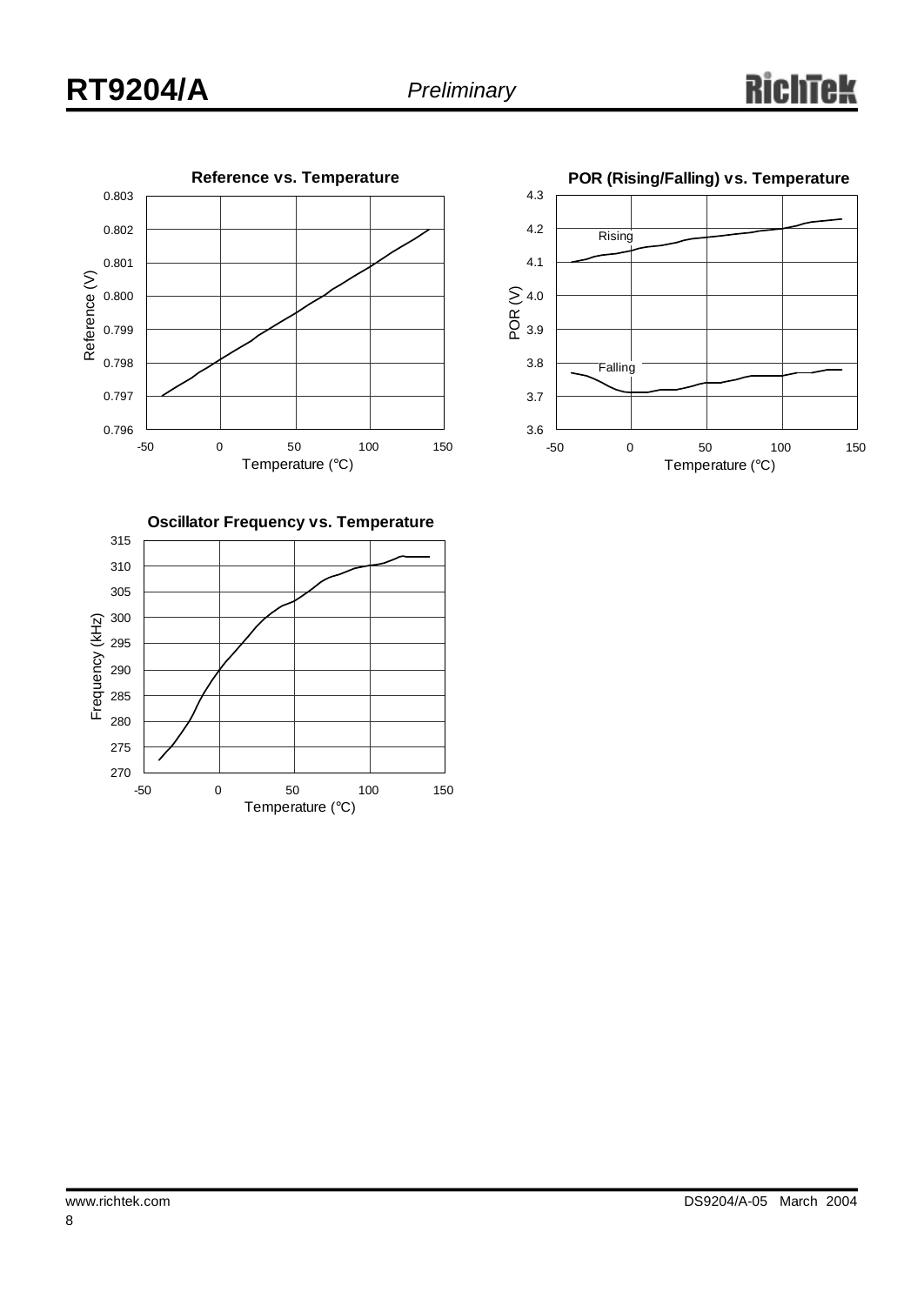## RichTek

### **Application Information**

The RT9204/Aoperates at either single 5V power supply with a bootstrap UGATE driver or 5V/12V dual-power supply form the ATX SMPS. The dual- power supply is recommended for high current application, the RT9204/A can deliver higher gate driving current while operating with ATX SMPS based on dual-power supply.

### **The Bootstrap Operation**

In a single power supply system, the UGATE driver of RT9204/Ais powered by an external bootstrap circuit, as the Figure 3. The boot capacitor,  $C_{\text{BOOT}}$ , generates a floating reference at the PHASE node. Typically a 0.1μF  $C_{\text{BOOT}}$  is enough for most of MOSFETs used with the RT9204/A. The voltage drop between BOOT and PHASE node is refreshed to a voltage of VCC−diode drop (V<sub>D</sub>) while the low side MOSFET turning on.



Figure 3. Single 5V power Supply Operation

### **Dual Power Operation**

The RT9204/A was designed to regulate a 6.0V at VCC pin automatically when BOOT pin is powered by 12V. In a system with ATX 5V/12V power supply, the RT9204 is ideal for higher current application due to the higher gate driving capability,  $V_{UGATE} = 7V$ . A RC (10 $\Omega/1\mu$ F) filter is also recommended at BOOT pin to prevent the ringing induced from fast power on, as shown in Figure 4.



Figure 4. Dual Power Supply Operation

### **Power On Reset**

The Power-On Reset (POR) monitors the supply voltage (normal +5V) at the VCC pin and the input voltage at the OCSET pin. The VCC POR level is 4.1V with 0.5V hysteresis and the normal level at OCSET pin is 1.5V (see over-current protection). The POR function initiates soft-start operation after all supply voltages exceed their POR thresholds.

### **Soft Start**

A built-in soft-start is used to prevent surge current from power supply input during power on. The soft-start voltage is controlled by an internal digital counter. It clamps the ramping of reference voltage at the input of error amplifier and the pulse-width of the output driver slowly. The typical soft-start duration is 2ms.

### **Under Voltage and Over Voltage Protection**

The voltage at FB pin is monitored and protected against OC (over current), UV (under voltage), and OV (over voltage). The UV threshold is 0.5V and OV-threshold is 1.0V. Both UV/OV detection have 30μs triggered delay. When OC or UV trigged, a hiccup re-start sequence will be initialized, as shown in Figure 5. For RT9204, only 3 times of trigger are allowed to latch off. But for RT9204A, UVP will be kept hiccup mode. Hiccup is disabled during soft-start interval.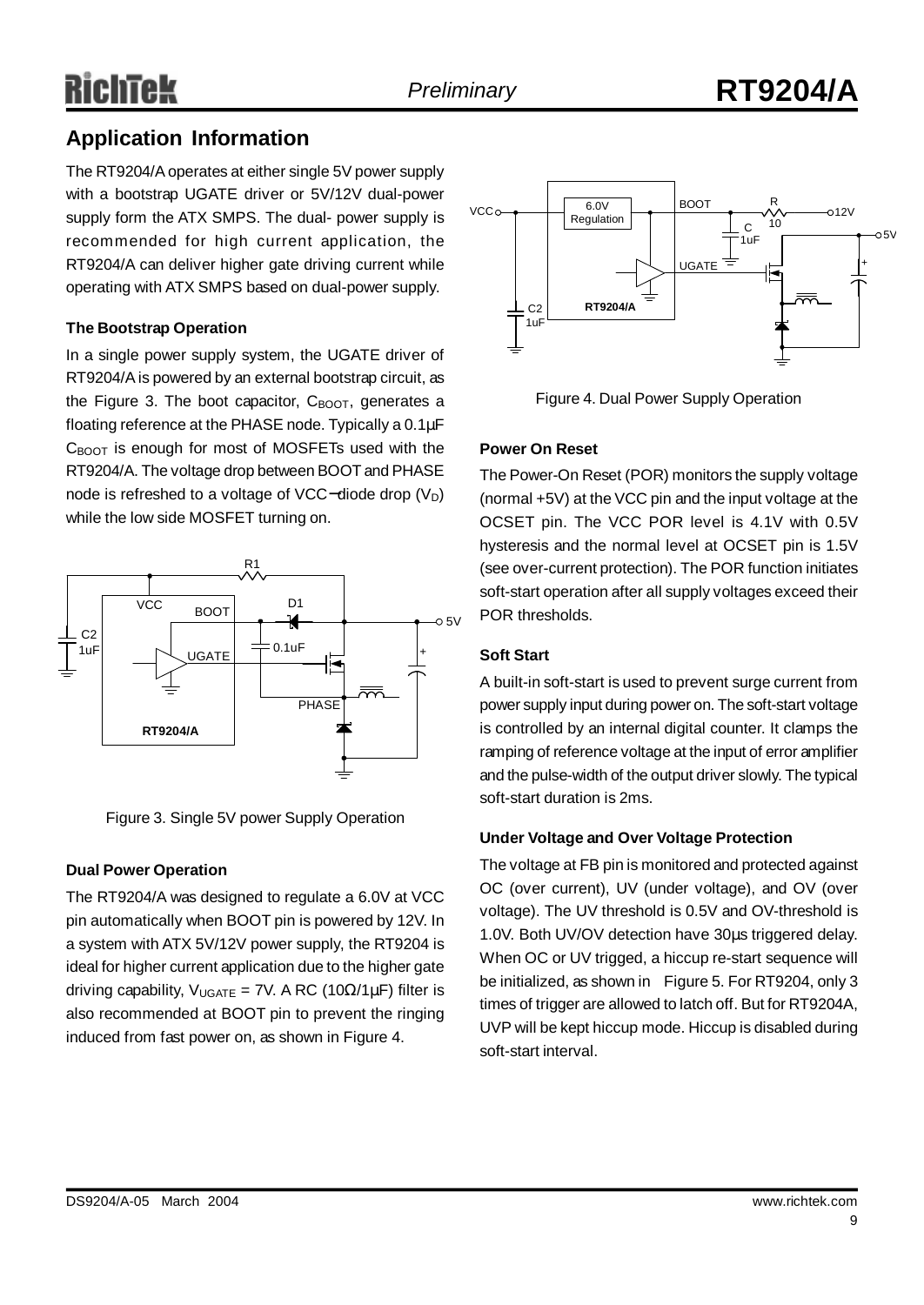



#### **Inductor Selection**

The RT9204/A was designed for  $V_{IN} = 5V$ , step-down application mainly. Figure 6 shows the typical topology and waveforms of step-down converter.

The ripple current of inductor can be calculated as follows:

$$
ILRIPPLE = \frac{(5V - VOUT)}{L} \times Ton
$$

Because operation frequency is fixed at 600kHz,

$$
T_{ON} = 3.33 \times \frac{V_{OUT}}{5V}
$$

The  $V_{\text{OUT}}$  ripple is

 $V$ OUT RIPPLE = ILRIPPLE  $\times$  ESR

ESR is COUT capacitor equivalent series resistor

Table 1 shows the ripple voltage of  $V_{OUT}$ : VIN = 5V

\*Refer to Sanyo low ESR series (CE, DX, PX......)

The suggested L and C are as follows:

 $2\mu$ H with  $\geq 1500\mu$ F C<sub>OUT</sub>

$$
5\mu H \text{ with } \geq 1000\mu F \text{ C}_{OUT}
$$

#### **Shutdown**

Pulling high the SD pin by a small single transistor can shutdown the RT9204/A PWM controller as shown in typical application circuit. Normally SD pin can be floating because an internal 40μA current source will pull low the SD shutdown pin voltage.



Figure 6

| ∨ <sub>ουτ</sub>                   | 3.3V<br>2.5V     |      |       | 1.5V |                   |         |
|------------------------------------|------------------|------|-------|------|-------------------|---------|
| Inductor                           | 2 <sub>u</sub> H | 5uH  | 2uH   | 5uH  | 2 <sub>u</sub> H  | $5\muH$ |
| 1000µF (ESR = 53m $\Omega$ )       | 100mV            | 40mV | 110mV | 44mV | 93mV              | 37mV    |
| $1500 \mu F$ (ESR = 33m $\Omega$ ) | 62mV             | 25mV | 68mV  | 28mV | 58 <sub>m</sub> V | 23mV    |
| $3000 \mu F$ (ESR = 21m $\Omega$ ) | 40mV             | 16mV | 43mV  | 18mV | 37mV              | 15mV    |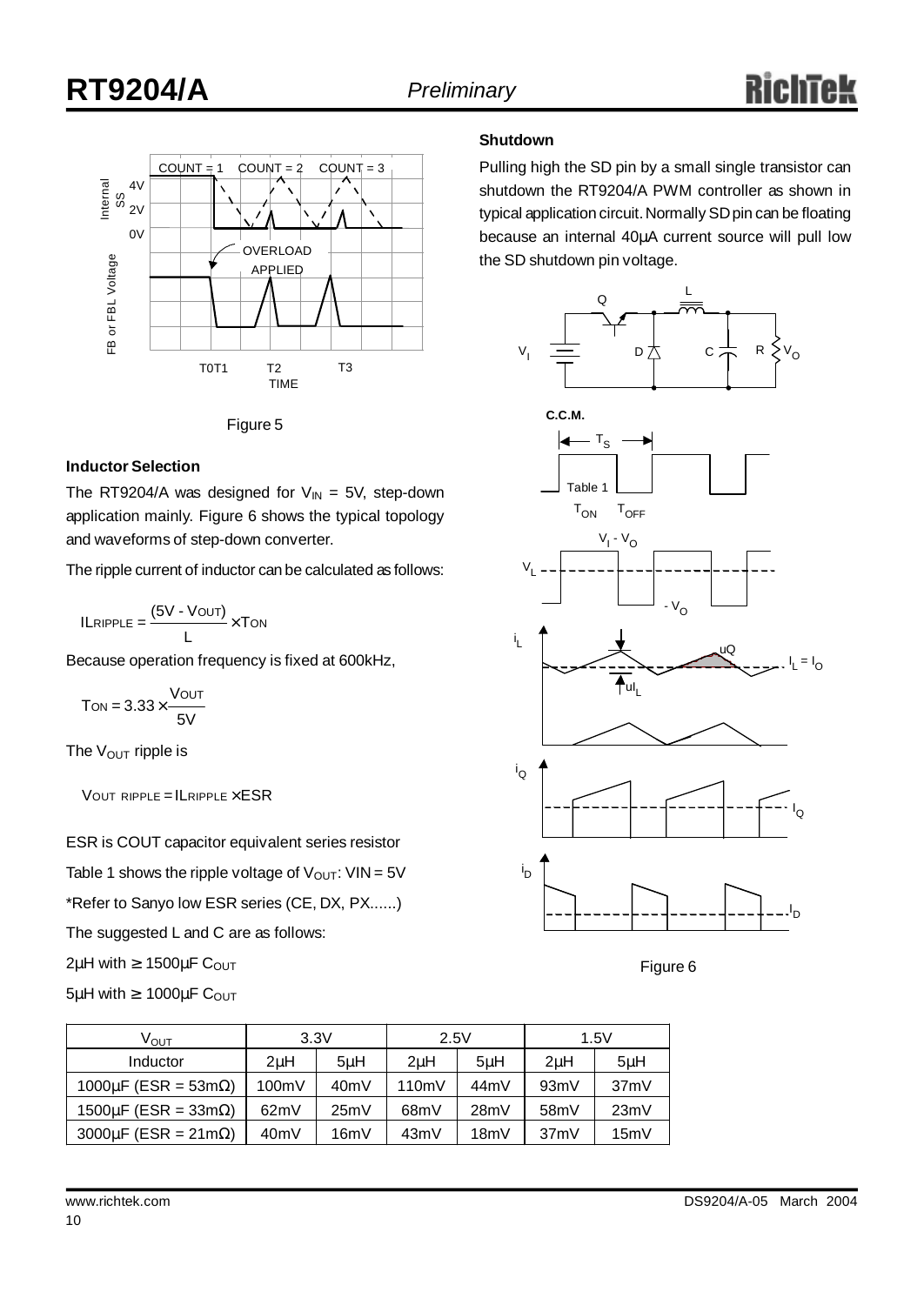## RichTek

## *Preliminary* **RT9204/A**

### **Input / Output Capacitor**

High frequency/long life decoupling capacitors should be placed as close to the power pins of the load as physically possible. Be careful not to add inductance to the PCB trace, as it could eliminate the performance from utilizing these low inductance components. Consult with the manufacturer of the load on specific decoupling requirements.

The output capacitors are necessary for filtering output and stabilizing the close loop (see the PWM loop stability). For powering advanced, high-speed processors, it is required to meet with the requirement of fast load transient, high frequency capacitors with low ESR/ESL capacitors are recommended.

Another concern is high ESR induced ripple may trigger UV or OV protections.

### **Linear Regulator Driver**

The linear regulator of RT9204/A was designed to drive bipolar NPN or MOSFET pass transistor. For MOSFET pass transistor, normally DRV need to provide minimum  $V<sub>OUT2</sub>+VT+gate-driven$  voltage to keep  $V<sub>OUT2</sub>$  as setting voltage. When driving MOSFET operating at 5V power supply system, the gate-drive will be limited at 5V. In this situation shown in Figure 5, low VT threshold MOSFET (VT = 1V) and Vout2 setting below 2.5V were suggested. In  $V_{\text{BOOT}}$  = 12V operation condition as Figure 8, VCC is regulated as higher to 6V providing more gate-drive for pass MOSFET transistor,  $V_{\text{OUT2}}$  can be set as  $\leq 3.3V$ .







#### **PWM Loop Stability**

The RT9204/Ais a voltage mode buck controller designed for 5V step-down applications. The gain of error amplifier is fixed at 35dB for simplified design.

The output amplitude of ramp oscillator is 1.6V, the loop gain and loop pole/zero are calculated as follows:

DC loop gain GA = 
$$
35 \text{ dB} \times \frac{5}{1.6} \times \frac{0.8}{\text{Vout}}
$$
  
\nLC filter pole Po =  $\frac{1}{2p\sqrt{LC}}$   
\nError Amp pole Pa =  $300\text{kHz}$   
\nESR zero Zo =  $\frac{1}{2pESR \times C}$ 

The RT9204/A Bode plot as shown Figure 9. is stable in most of application conditions.

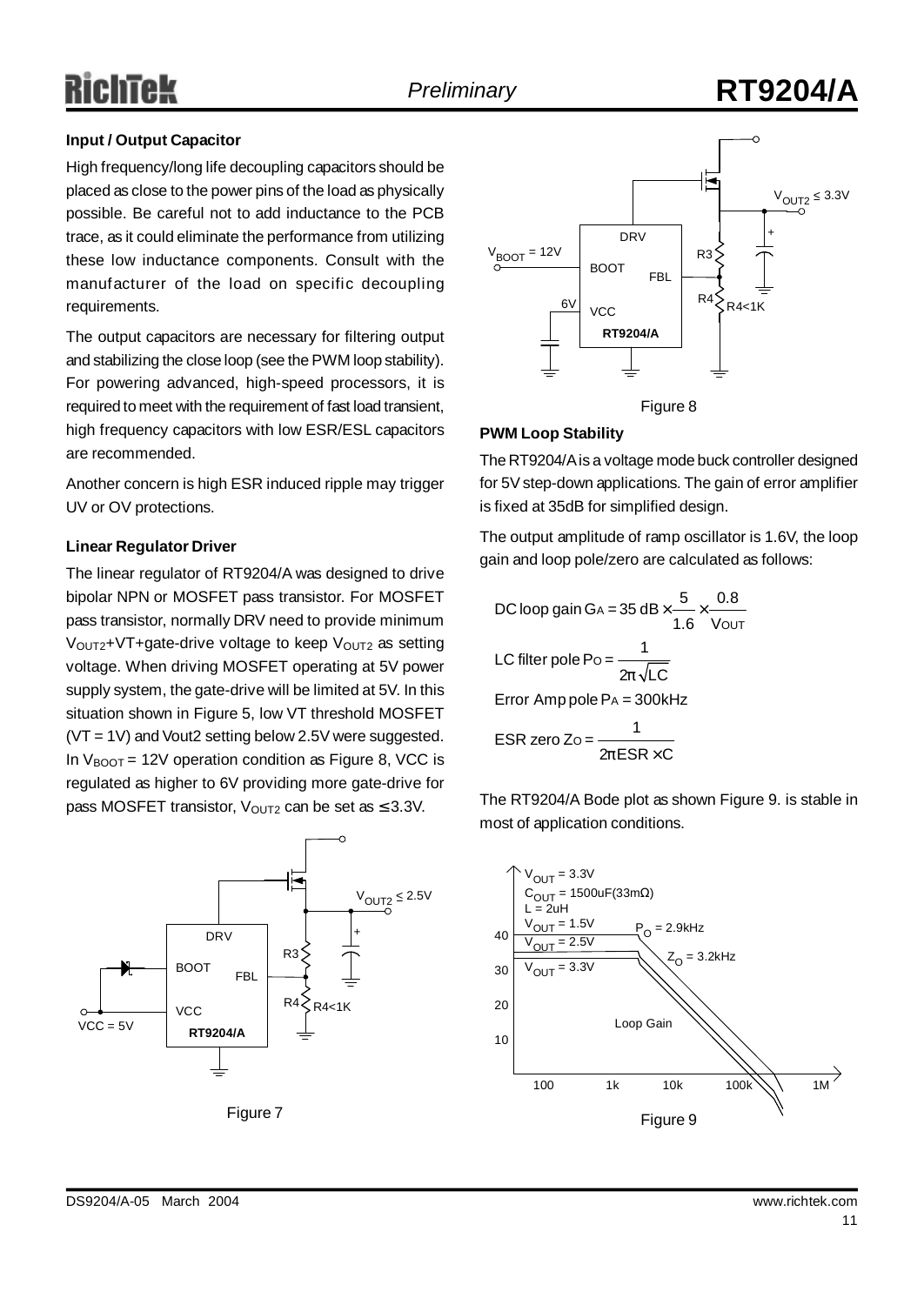### **Reference Voltage**

Because RT9204/A use a low 35dB gain error amplifier, shown in Figure 10. The voltage regulation is dependent on  $V_{IN}$ &  $V_{OUT}$  setting. The FB reference voltage of 0.8V were trimmed at  $V_{IN} = 5V$  &  $V_{OUT} = 2.5V$  condition. In a fixed  $V_{IN}$  = 5V application, the FB reference voltage vs. V<sub>OUT</sub> voltage can be calculated as Figure 11.



Figure 10





### **Feedback Divider**

The reference of RT9204/A is 0.8V. Both the PWM and LDO output voltages can be set using a resistor based divider as shown in Figure 12. Put the R1&R2 and R3&R4 as close as possible to FB pin and R2&R4 should be less than 1 kΩ to avoid noise coupling. The C1 capacitor is a speed-up capacitor for reducing output ripple to meet with the requirement of fast transient load. Typically a 1nF  $\sim$ 0.1μF is enough for C1.



### **PWM Layout Considerations**

MOSFETs switch very fast and efficiently. The speed with which the current transitions from one device to another causes voltage spikes across the interconnecting impedances and parasitic circuit elements. The voltage spikes can degrade efficiency and radiate noise, that results in ocer-voltage stress on devices. Careful component placement layout and printed circuit design can minimize the voltage spikes induced in the converter. Consider, as an example, the turn-off transition of the upper MOSFET prior to turn-off, the upper MOSFET was carrying the full load current. During turn-off, current stops flowing in the upper MOSFET and is picked up by the low side MOSFET or Schottky diode. Any inductance in the switched current path generates a large voltage spike during the switching interval. Careful component selections, layout of the critical components, and use shorter and wider PCB traces help in minimizing the magnitude of voltage spikes.

There are two sets of critical components in a DC-DC converter using the RT9204/A. The switching power components are most critical because they switch large amounts of energy, and as such, they tend to generate equally large amounts of noise. The critical small signal components are those connected to sensitive nodes or those supplying critical bypass current.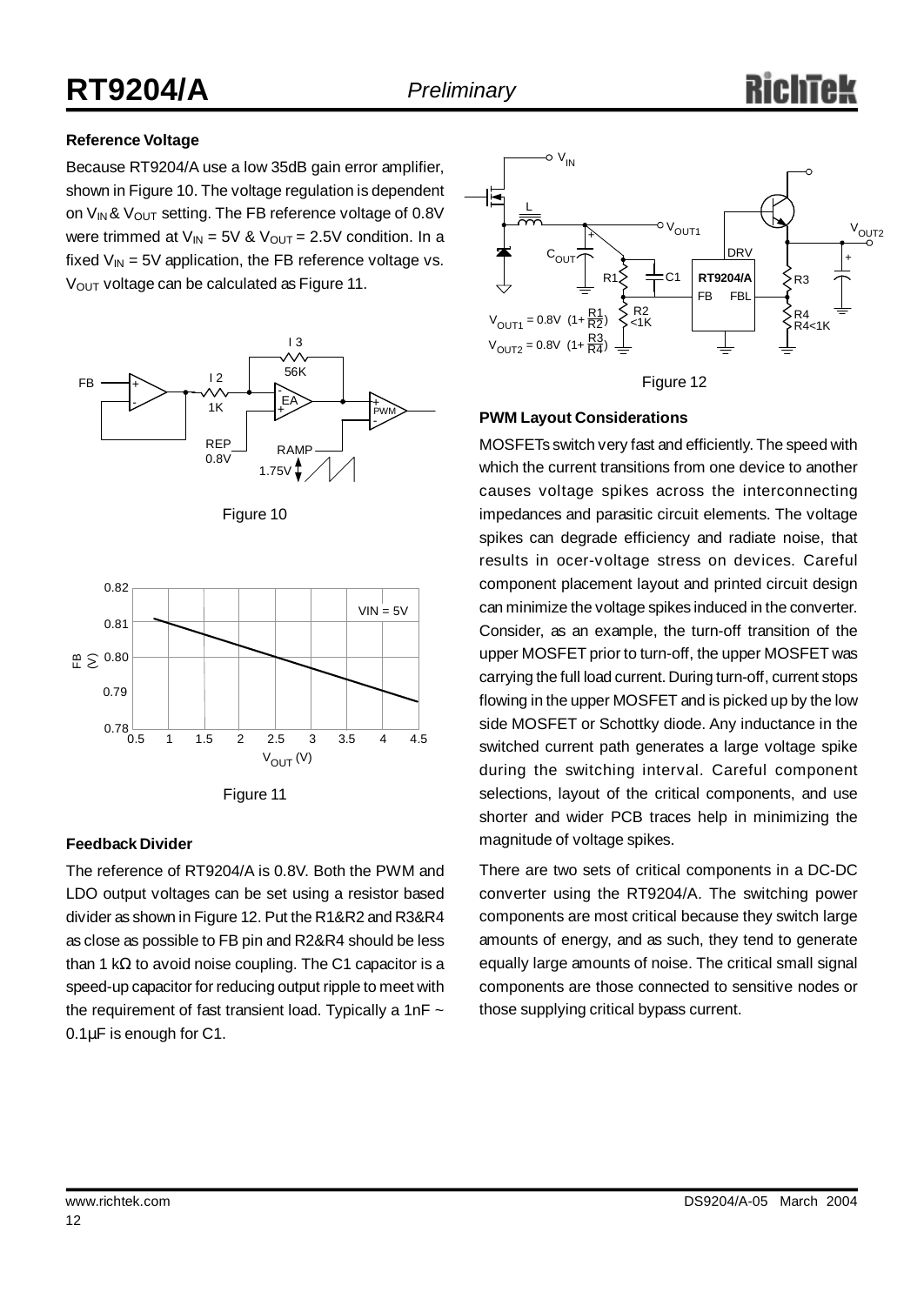# RichTek

The power components and the PWM controller should be placed firstly. Place the input capacitors, especially the high-frequency ceramic decoupling capacitors, close to the power switches. Place the output inductor and output capacitors between the MOSFETs and the load. Also locate the PWM controller near by MOSFETs.

A multi-layer printed circuit board is recommended. Figure 13. shows the connections of the critical components in the converter. Note that the capacitors CIN and COUT each of them represents numerous physical capacitors. Use a dedicated grounding plane and use vias to ground all critical components to this layer. Apply another solid layer as a power plane and cut this plane into smaller islands of common voltage levels. The power plane should support the input power and output power nodes. Use copper filled polygons on the top and bottom circuit layers for the PHASE node, but it is not necessary to oversize this particular island. Since the PHASE node is subjected to very high dV/dt voltages, the stray capacitance formed between these island and the surrounding circuitry will tend to couple switching noise. Use the remaining printed circuit layers for small signal routing. The PCB traces between the PWM controller and the gate of MOSFET and also the traces connecting source of MOSFETs should be sized to carry 2A peak currents.



Figure 13